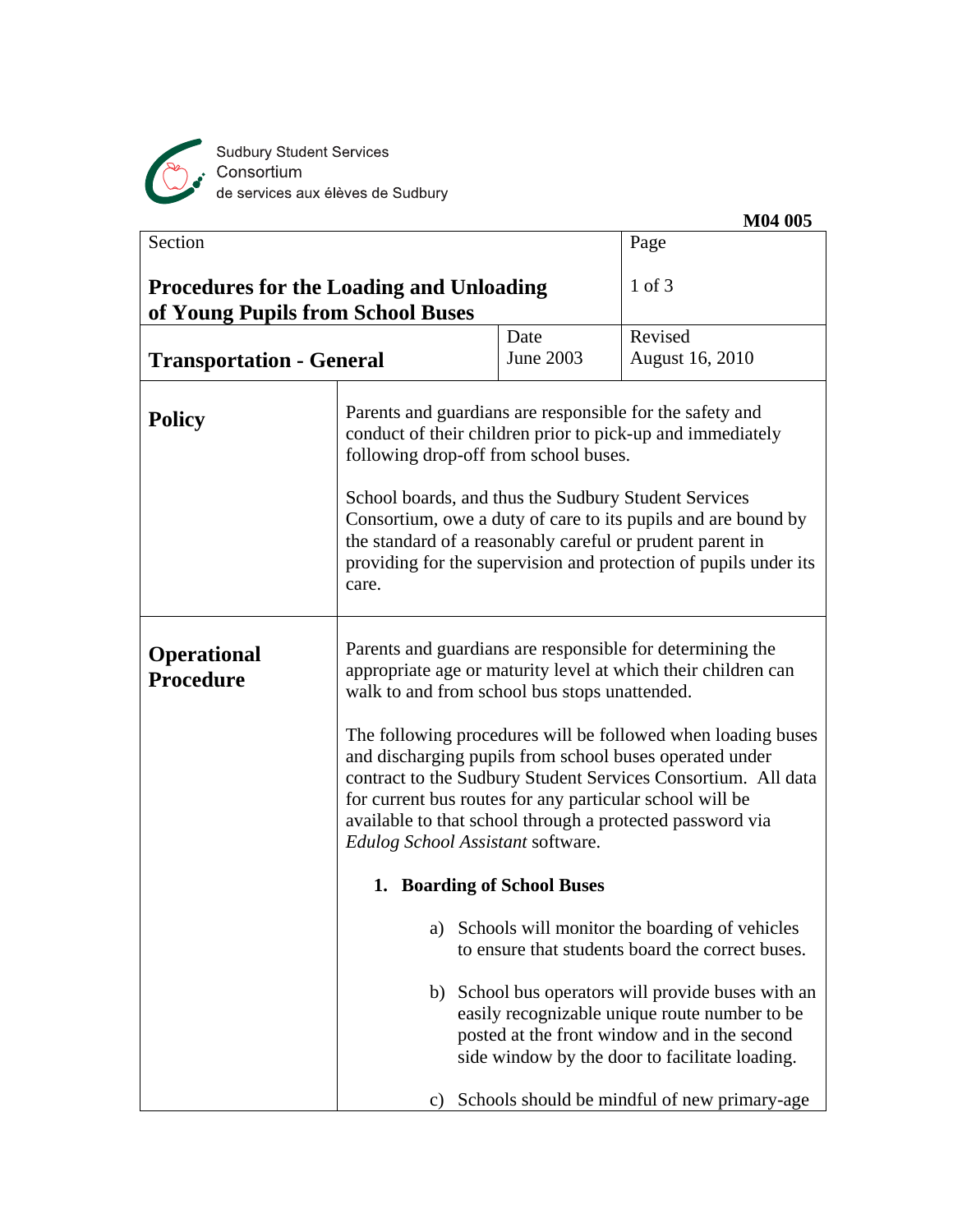| pupils starting in mid year. They should be<br>accompanied to the bus and the driver should<br>be informed of their drop off location.                                                                                                                                                                                                                            |
|-------------------------------------------------------------------------------------------------------------------------------------------------------------------------------------------------------------------------------------------------------------------------------------------------------------------------------------------------------------------|
| 2. Special Provisions for Loading Junior and Senior<br><b>Kindergarten Pupils</b>                                                                                                                                                                                                                                                                                 |
| a) Kindergarten pupils are to be identified as such<br>by a reusable nametag; nametags will be<br>designed and distributed to kindergarten<br>students by the schools.                                                                                                                                                                                            |
| b) It is recommended that a seating plan be<br>provided for kindergarten pupils; it is also<br>recommended that kindergarten students be<br>identified to the driver and seated at the front of<br>the bus whenever possible.                                                                                                                                     |
| 3. Special Provisions for the Unloading of Junior and<br><b>Senior Kindergarten Pupils</b>                                                                                                                                                                                                                                                                        |
| All kindergarten pupils are to be met by a<br>a)<br>parent, guardian or designated adult upon<br>Loading from a school bus.                                                                                                                                                                                                                                       |
| b) Parents or guardians who normally meet a child<br>at a bus stop should make alternate<br>arrangements to have another adult meet the<br>child if they are unable to be present at the<br>drop-off time.                                                                                                                                                        |
| c) Every reasonable effort will be made to ensure<br>that no Kindergarten pupil is unloaded from a<br>bus unless the parent, guardian or designated<br>adult person is present to meet the pupil.<br>Kindergarten students should be instructed to<br>inform the driver if the adult is not at the drop-<br>off location.                                         |
| Due to potentially large numbers of students<br>d)<br>dropped off at some locations and the possible<br>use of replacement bus drivers, the Sudbury<br><b>Student Services Consortium and its school bus</b><br>operators cannot guarantee that a child is met<br>by a responsible adult each day unless the child<br>informs the driver. Supervision of students |